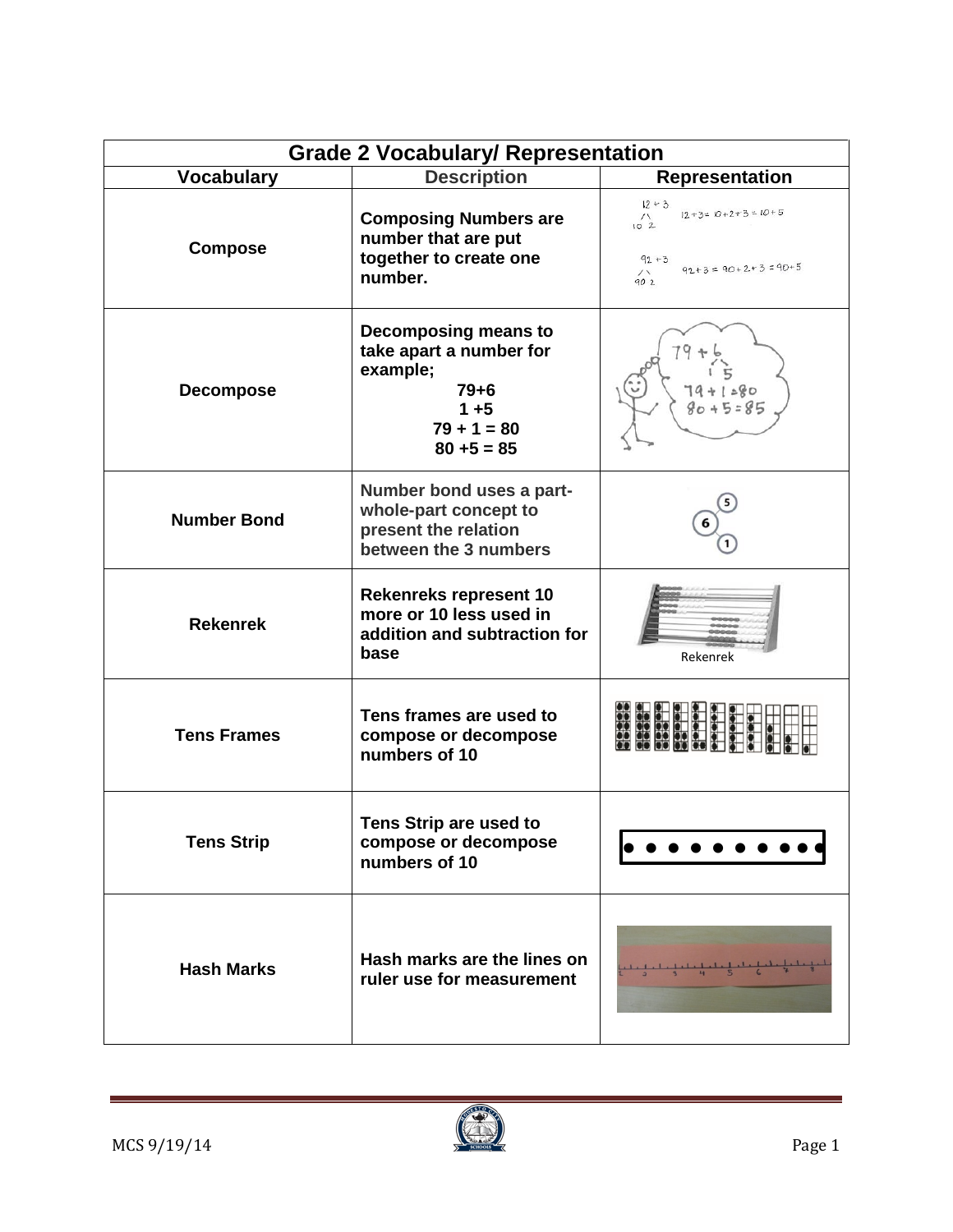| <b>Grade 2 Vocabulary/ Representation</b> |                                                                                                                    |                                                                                                                                                       |  |  |
|-------------------------------------------|--------------------------------------------------------------------------------------------------------------------|-------------------------------------------------------------------------------------------------------------------------------------------------------|--|--|
| <b>Vocabulary</b>                         | <b>Description</b>                                                                                                 | Representation                                                                                                                                        |  |  |
| <b>Tape Diagram</b>                       | Tape diagrams show the<br>relationship between two<br>quantities.                                                  | $2 + 2 + 2 = 6$                                                                                                                                       |  |  |
| <b>Place Value Disks</b>                  | Place value disk are used to<br>represent the value of a<br>number                                                 | $\bigodot$ $\bigodot$ $\bigodot$<br>(10)<br>$\bigcap_{i=1}^n$<br>Unit form modeled with number<br>disks: 7 hundreds 2 tens 6 ones =<br>72 tens 6 ones |  |  |
| <b>Place Value Chart</b>                  | <b>Place value chart</b><br>represents the value of a<br>number                                                    | hundreds<br>tens<br>ones                                                                                                                              |  |  |
| <b>Minuend</b><br><b>Subtrahend</b>       | The minuend is the first<br>number to be subtracted.<br>The subtrahend is the<br>second number being<br>subtracted | 68 minuend<br>- 42 subtrahend<br>26 difference                                                                                                        |  |  |
| <b>Bundle</b>                             | A bundle is a representation<br>of tens                                                                            |                                                                                                                                                       |  |  |
| <b>Chip Model</b>                         | A chip model, drawing dots<br>on a labeled place value<br>chart                                                    |                                                                                                                                                       |  |  |
| <b>Algorithm</b>                          | a step-by-step procedure to<br>solve a particular type of<br>problem                                               | $300 + 5 = 305$                                                                                                                                       |  |  |